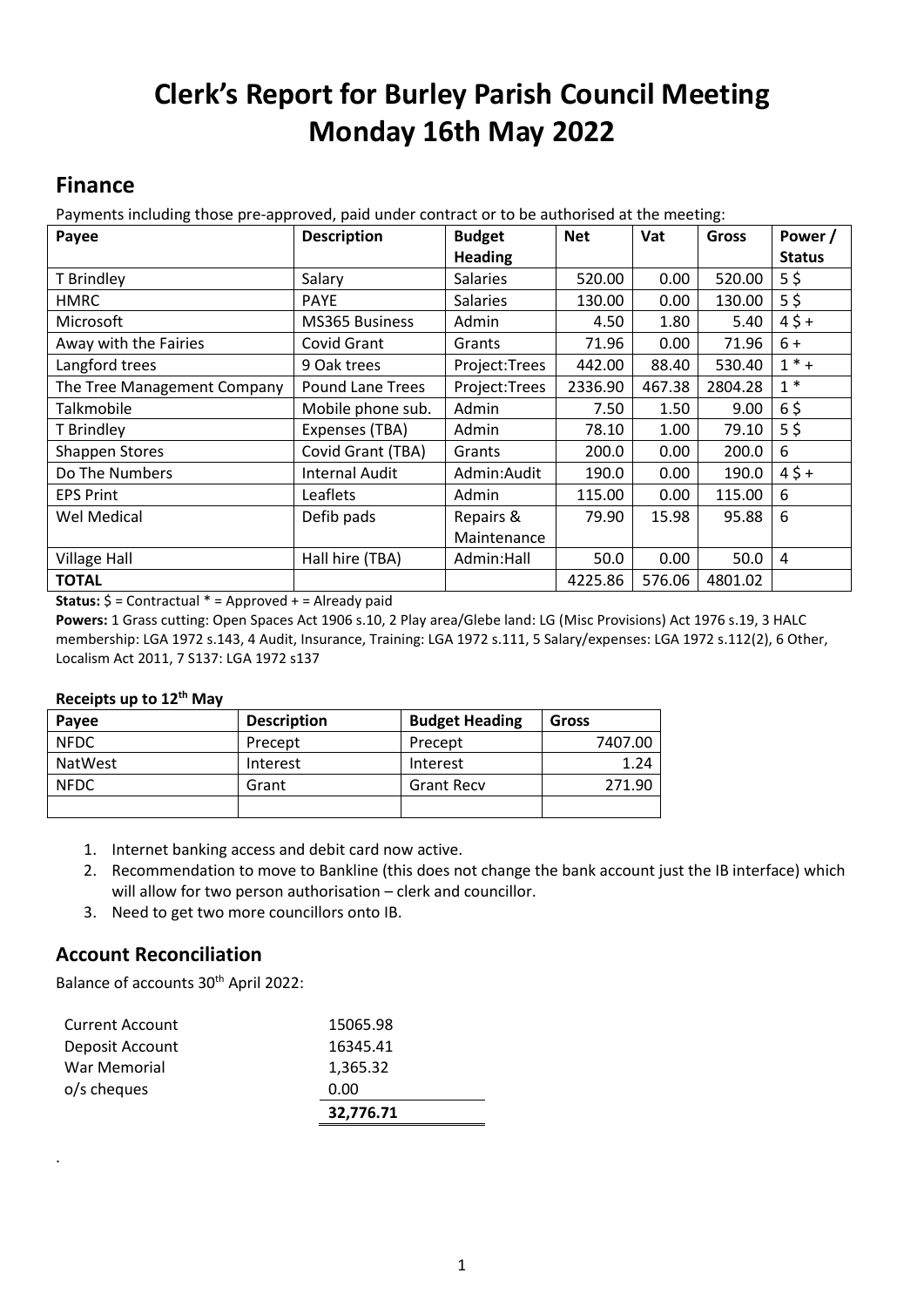## **For information at the meeting:**

#### **Internal audit**

|              |                                            | $m$ chimi dudit completed behavior pubblic pubblic comments.                                                                                                                                          |                                                                                                                                      |                                                                                                                                    |
|--------------|--------------------------------------------|-------------------------------------------------------------------------------------------------------------------------------------------------------------------------------------------------------|--------------------------------------------------------------------------------------------------------------------------------------|------------------------------------------------------------------------------------------------------------------------------------|
| <b>Test</b>  |                                            | <b>Matter arising</b>                                                                                                                                                                                 | Recommended<br><b>Action</b>                                                                                                         | <b>RFO comment</b>                                                                                                                 |
| B            | Minute<br>approval                         | The signed set of minutes<br>for the April 2021 meeting<br>was not to hand during the<br>audit.                                                                                                       | Pleas ensure that a<br>signed set of minutes<br>in on file in advance<br>of approval of the<br><b>AGAR</b>                           |                                                                                                                                    |
| B            | Public<br>participation                    | It is good practice not to<br>minute the names of<br>members of the public<br>speaking in a personal<br>capacity as their GDPR<br>'right to be forgotten'cannot<br>be met once minutes are<br>signed. | Where possible, use<br>the term 'an elector'<br>or 'a resident' to<br>allow accurate but<br>non personal<br>minutes.                 |                                                                                                                                    |
| B            | VAT reclaim                                | The VAT reclaim to the end<br>of the year had not been<br>submitted as at the date of<br>audit.                                                                                                       | This should be done<br>in advance of<br>approval of the<br>AGAR.                                                                     | Advice incorrect,<br>HMRC advise is<br>not to submit<br>claims for under<br>£100. BPC VAT<br>was £68 on 31 <sup>st</sup><br>March. |
| D            | Reserves                                   | The council has been unable<br>to bring forward existing<br>projects and may have altered<br>the viability of others so the<br>reserves are higher than best<br>practice.                             | Over the coming<br>months, all reserves<br>and projects should be<br>reviewed for viability<br>and where possible<br>brought forward | General reserves to<br>be assigned to<br>earmarked projects.                                                                       |
| $\mathsf{L}$ | Website<br>information                     | At the start of the audit, some<br>broken links on the website<br>made finding information<br>unclear.                                                                                                | Over the coming<br>months, the new clerk<br>should work with the<br>council to check the<br>website.                                 | Links now corrected                                                                                                                |
| M            | Member<br>resignation<br>and co-<br>option | During the year the<br>resignation of a councillor was<br>minuted to be effective at a<br>later date.                                                                                                 | Resignation of<br>councillors is<br>immediate once<br>notified to the proper<br>officer.                                             | Cllr Martin gave<br>notice of intention to<br>resign. This is not<br>allowed.                                                      |
| M            | Member<br>resignation<br>and co-<br>option | During the year it appears that<br>a member was co opted<br>without electors having the<br>opportunity to request an<br>election.                                                                     | Co option procedures<br>are set by statute and<br>should be followed.                                                                | Councillor Cook co-<br>opted at the same<br>meeting Cllr Martin<br>resigned. How was<br>vacancy advertised?                        |

Internal audit completed 9th May. Audit passed with comments.

### **Lengthsman grant**

No reply from Cllr Mans on how to apply for this grant. HCC knew nothing about the scheme (it may be known under a different title internally).

#### **War Memorial Cleaning**

A second more favourable quotation has been received from Harris Grave tending. The contractor can do the work in June. Quote is £695.